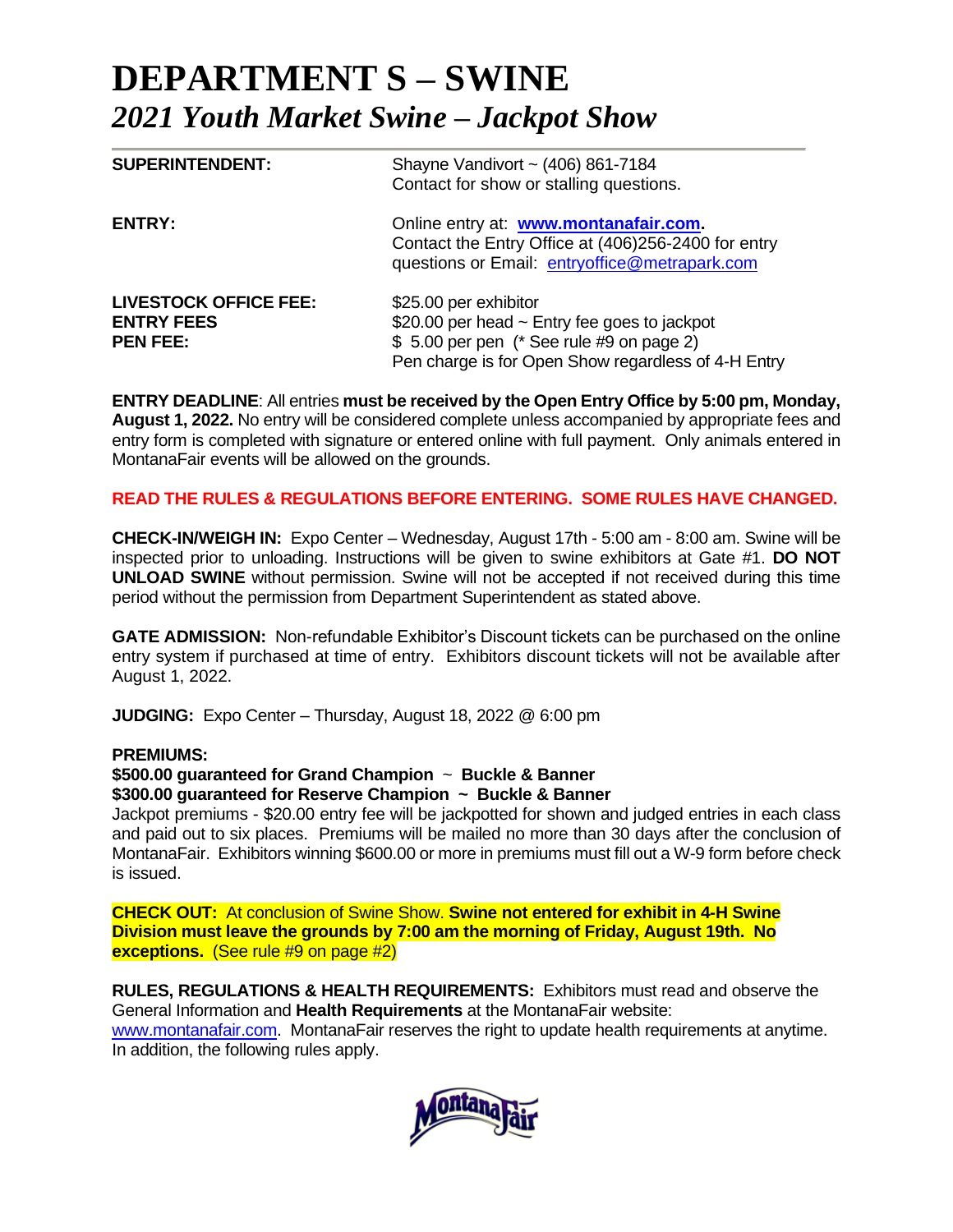- 1. This is a youth exhibitor only jackpot show. Exhibitors must be 21 years of age or younger as of date of show. This is an Open Show and entry is not required in any other department.
- 2. Exhibitor ownership date is May 8, 2022.
- 3. Show is for premiums and awards only. No sale is offered.
- 4. **LIMIT** on entries: Exhibitors are limited to three (3) entries and must be the owner.
- 5. Swine will be shown by weight. Minimum weight is 230 lbs, maximum is 330 lbs.
- 6. Swine will be inspected by designated veterinarian before being unloaded. Do not unload swine until veterinarian has inspected swine. Swine showing any symptoms or evidence of infection, disease or parasites will not be allowed to show and must leave the grounds immediately as requested by MontanaFair management.
- 7. If any swine shows evidence of and infection or disease while on MontanaFair grounds, testing will be done by official veterinarian at the exhibitor's expense. Exhibitor will be required to submit payment for fees immediately to the MontanaFair office which will in turn pay the official veterinarian. Submission of entry online constitutes agreement from exhibitor on this rule.
- 8. First bedding will be provided by MontanaFair. Additional shavings must be purchased
- 9. \*Exhibitors will pay \$5.00 per pen and will be responsible for cleaning their pen(s) before leaving the grounds. Failure to clean pen(s) will result in loss of premiums and awards. This rule will be strictly adhered to in 2022.
- 10. MontanaFair, its appointed staff and the swine committee's decisions are final. Any protest of action must be submitted in writing with a non-refundable fee of \$50.00. Protests should be turned in to the Fair Administrative Coordinator immediately. Protests will not be accepted after the close of MontanaFair on Saturday, August 20, 2022

## **NOTE:** *Exhibitors must wear correct number assigned by the Open Entry Animal to animal being judged in class on belt or back. Wearing the wrong number or number will mean disqualification in class. Make a last check at end gate before entering arena.*

Dept./Div./Class S-1-101 Open Market Swine **GRAND CHAMPION & RESERVE CHAMPION MARKET SWINE**

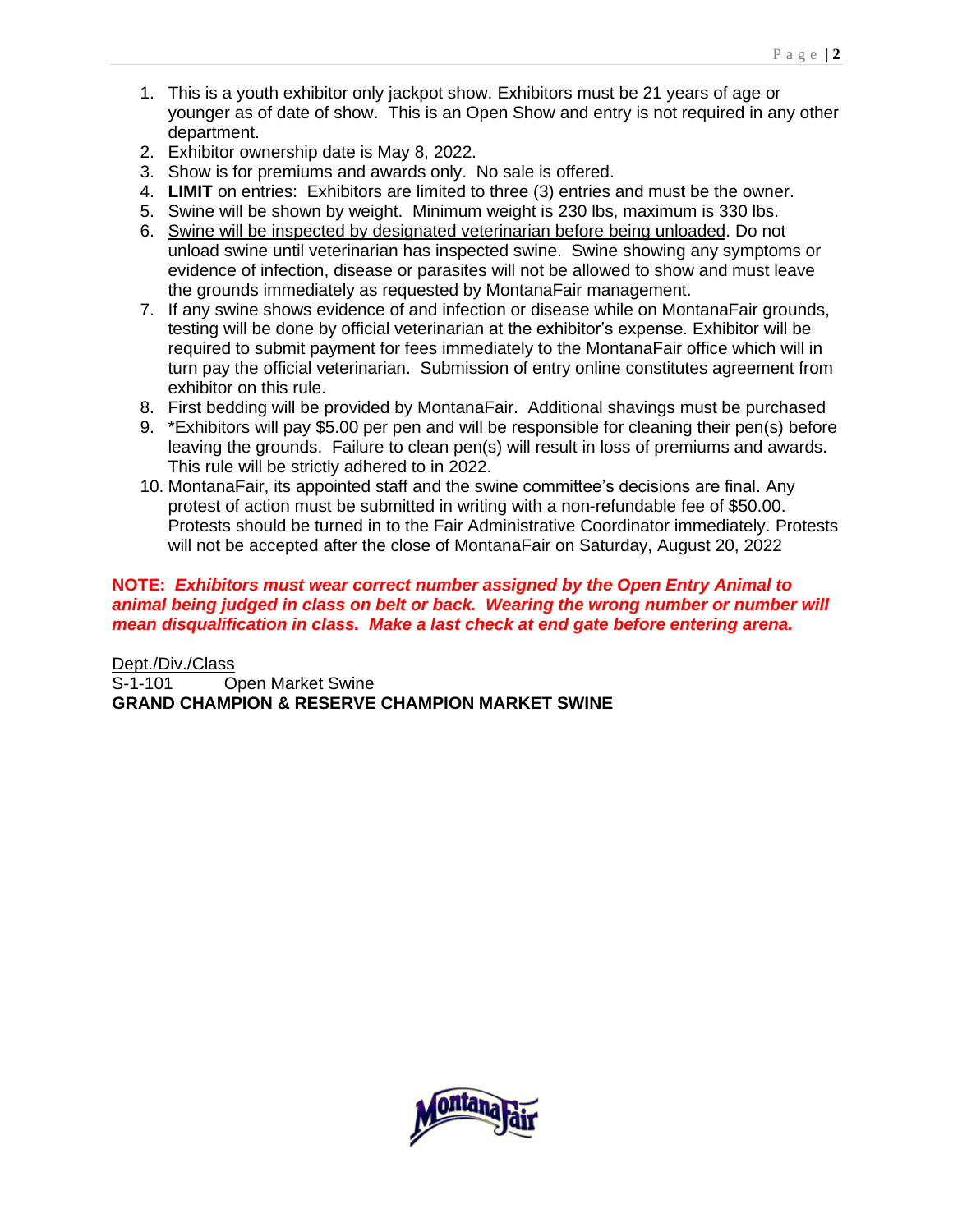# **2022 MONTANAFAIR GENERAL INFORMATION/RULES & REGULATIONS**

**THE PRESS**: Please contact our Marketing Department at 256-2400 for information and credentials.

**MAIL FACILITIES:** Exhibitors and others may have their mail addressed in care of MontanaFair, PO Box 2514, Billings, MT 59103 or MontanaFair, 308 6th Avenue N, Billings, MT 59101. Postage due or COD deliveries will not be accepted.

**EMERGENCY MESSAGES:** Emergency messages for exhibitors should be directed to the MontanaFair Entry Office at (406)256-2400 or the Yellowstone County Sheriff at (406)256-2441.

**ADVERTISING**: Under no circumstances will any person or firm be allowed to place any advertising matter upon buildings, fences, trees or any place on the grounds, nor will it be permitted to distribute any advertising or sell articles outside the space assigned. No political advertising, petition solicitors, subscription or sheet writers.

**INTERPRETATIONS & LIABILITY**: MontanaFair Management reserves the right to interpret all rules and regulations and to arbitrarily settle and determine all matters, questions and differences in regard thereto, arising out of and not covered by them.

 Any person who violates any of the rules as published on the MontanaFair website www.montanafair.com will forfeit all privileges and premiums and may be subject to such penalty as ordered by MontanaFair management. Submission of written or online entry serves as agreement from exhibitor to comply with this statement.

In the event of General and Department Special Rules, the Department Special Rules will govern.

 MontanaFair, MetraPark and Yellowstone County, MT, their employees, agents or board members thereof will assume no liability for injury, damage, loss, death or theft, sustained by person, property or livestock of any exhibitor, exhibitor's family or employees, concessionaire or spectator. Every animal and article upon the grounds shall be under the control of MontanaFair management.

 Management will put forth every effort to ensure the safety of articles after their arrival, but in no case will it be responsible for loss, theft, damages, livestock injury or death which may occur while in transit or during the time of exhibition.

**DOGS**: No dogs, except certified service dogs and dogs entered into competition will be allowed in any exhibit building, arenas or on the carnival midway. All dogs on the grounds must have proof of current vaccinations and health requirements as per Yellowstone County. All dogs must be on a leash at all times. Dogs, small and large animals shall not be left in vehicles or trailers or be unattended in the any parking lot or other area of the MontanaFair grounds. Unleashed dogs or dogs left unattended will be reported to the Yellowstone County Animal Control Department.

**SERVICE VEHICLES**: The use of private motorized service vehicles (golf carts, all-terrain vehicles, etc.), **ARE NOT ALLOWED** on MontanaFair grounds.

**DEPARTMENT SUPERINTENDENTS:** Each Superintendent will have charge of the department assigned and listed on the departmental information materials. The Superintendent will have charge of the building display spaces, stalls and equipment within the department. Rearrangement of stalls and spaces will be done only with supervision and as agreed by the Superintendent.

## **ENTRY INFORMATION**

#### **ALL DEPARTMENTS & EXHIBITORS**

- 1. Online entry at www.montanafair.com.
- 2. Entries are not considered complete until all applicable fees have been paid.

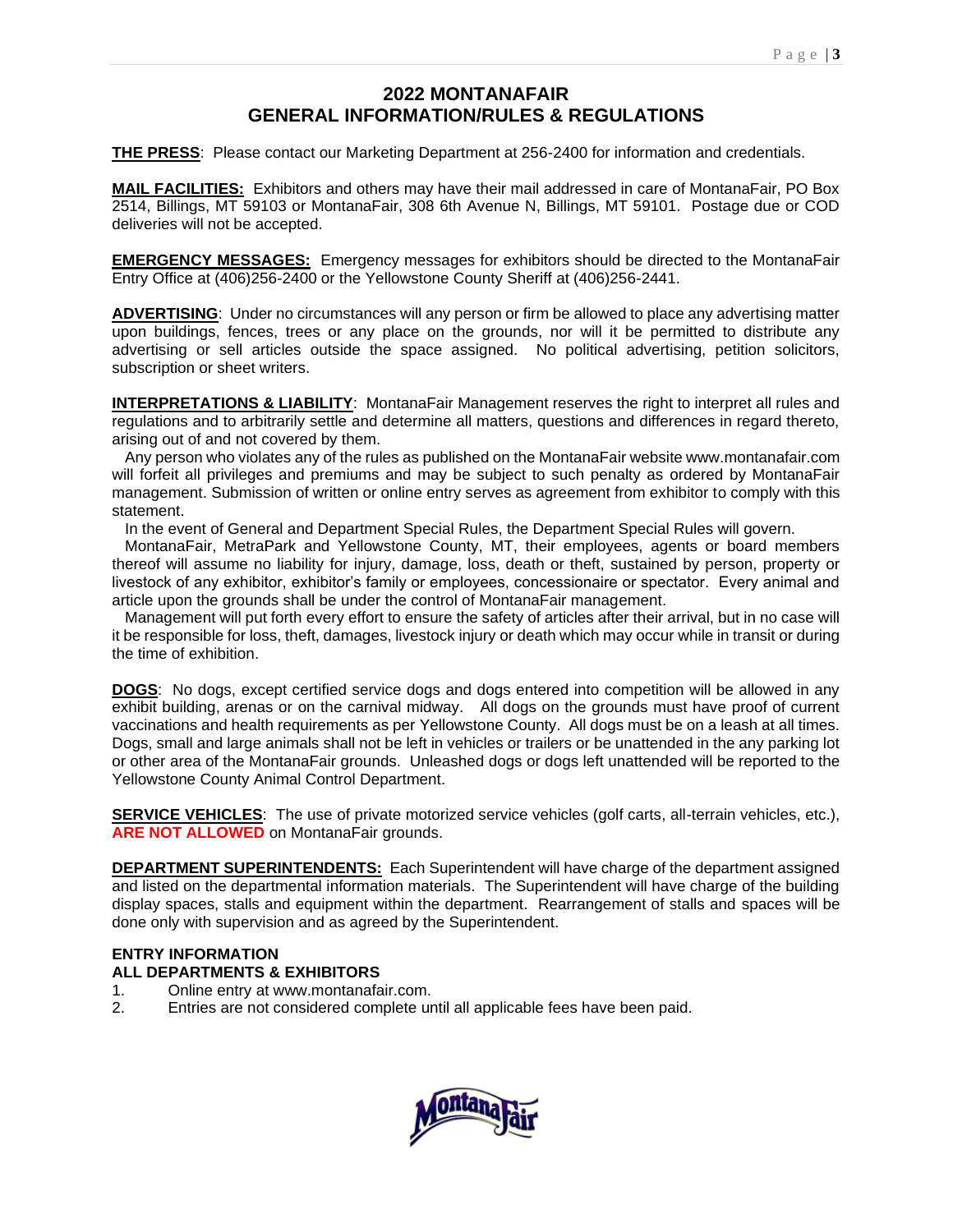3. Should an individual enter either an animal or article in the name of another than that of the bonafide owner, or attempt to perpetrate a fraud by misrepresentation of any fact, the entry thus made must be removed from exhibition and all fees paid and premiums or awards must be forfeited.

4. Any entry which may have been inadvertently or erroneously entered may, at the discretion of the Department Superintendent or Judge, be transferred to the proper class prior to judging.

5. Exhibitors will cooperate at all times to conduct the best possible fair.

6. Unsportsmanlike conduct will not be tolerated and the offending exhibitor will forfeit all premiums due and may be immediately dismissed from the fairgrounds.

7. MontanaFair is not responsible for errors in website information.

**CHECKS RETURNED/DENIED CREDIT CARDS**: Any exhibitor issuing a check for payment of entries, stalling or gate admissions which does not clear their account for any reason, will have five days to make payment to keep entries eligible to participate in competition. This applies to credit card transactions that are denied. A \$30.00 fee will be accessed to the exhibitor. This fee must be paid in cash, money order or cashier's check prior to competition. If MontanaFair has not been notified of transaction denial or returned check prior to judging, any premiums earned will be withheld.

**REFUNDS**: MontanaFair has a firm no refund policy. While recognizing that illness or injury of an exhibitor or livestock occurs, no refunds of any fees are permitted. Submission of online entry acknowledges the NO REFUND POLICY.

**CODE OF ETHICS**: MontanaFair is a member of the International Association of Fairs and Expositions (IAFE) and will abide by the IAFE National Code of Show Ring Ethics when conducting MontanaFair 2020 as printed at www.fairsandexpos.com/pdf/ShowRingCodeofEthics.pdf

### **EXHIBIT RULES & REGULATIONS**

**JUDGES:** Every effort is expended to provide competent judges. No exhibitor or spectator will be allowed to interfere with a judge in the performance of his/her duties. Exhibitor(s), owners, agents or representatives should not converse with judge until all judging of applicable exhibits has been completed. Under no circumstances should anyone converse during class judging.

**DELAY OF JUDGING:** Exhibitors must arrange for the prompt showing of all exhibits at the call of the judge. At the judge's discretion, any exhibit not presented promptly when called may be disqualified. Call for "closing of the gate" is at the Department Superintendent's discretion.

**UNWORTHY EXHIBITS**: Judges must not award a prize to an unworthy exhibit. No premiums will be awarded to undeserving exhibits where there is competition or not. Judges are allowed to award premiums as they feel worthy. The decision of the judge shall be final and no appeal will be considered except in cases of formal protest. The judge's placing in the official judge's book designates the premium paid.

#### **PROTESTS:**

1. Protests (whether formal or informal) must be submitted in writing, signed and accompanied by \$50.00 cash or certified check (refundable if the protest is sustained). The protest must plainly state the cause of the complaint or appeal and must be delivered to the Department Superintendent immediately after the occasion for the protest. A protest pertaining to eligibility is most suitable when submitted prior to judging. 2. Judging procedures will not be interrupted for protest investigation. 3. Depending on the basis of the protest, interested parties may be notified and given the opportunity to submit evidence. A decision may be withheld until a complete investigation can be made.

4. No complaint or appeal that a judge overlooked an entry will be considered.

5. Consult 4-H Livestock (A) & Non-Livestock (N) departments for 4-H grievance policy.

#### **PREMIUMS**:

• All premiums are paid to the exhibitor as stated on the official entry form or online entry submission.